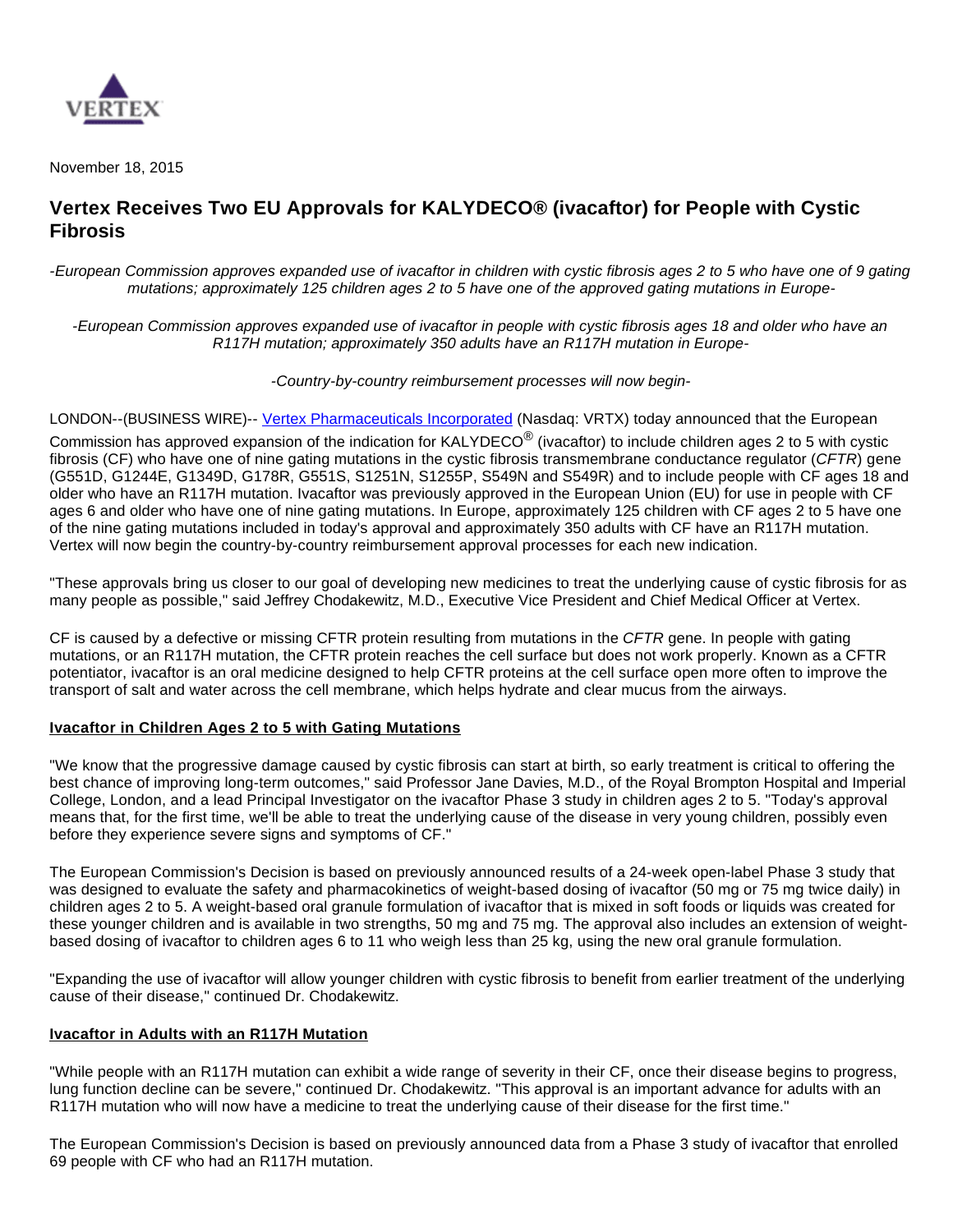#### **About Cystic Fibrosis**

Cystic fibrosis is a rare, life-threatening genetic disease affecting approximately 75,000 people in North America, Europe and Australia.

CF is caused by a defective or missing cystic fibrosis transmembrane conductance regulator (CFTR) protein resulting from mutations in the CFTR gene. Children must inherit two defective CFTR genes — one from each parent — to have CF. There are approximately 2,000 known mutations in the CFTR gene. Some of these mutations, which can be determined by a genetic, or genotyping test, lead to CF by creating non-working or too few CFTR protein at the cell surface. The defective function or absence of CFTR proteins in people with CF results in poor flow of salt and water into and out of the cell in a number of organs. In the lungs, this leads to the buildup of abnormally thick, sticky mucus that can cause chronic lung infections and progressive lung damage in many patients that eventually leads to death. The median age of death is in the mid-to-late 20s.

#### **About Ivacaftor**

Ivacaftor is the first medicine to treat the underlying cause of CF in people with specific mutations in the CFTR gene. Known as a CFTR potentiator, ivacaftor is an oral medicine that aims to help the CFTR protein function more normally once it reaches the cell surface, to help hydrate and clear mucus from the airways.

For complete product information, please see the Summary of Product Characteristics that can be found on [www.ema.europa.eu](http://cts.businesswire.com/ct/CT?id=smartlink&url=http%3A%2F%2Fwww.ema.europa.eu&esheet=51227012&newsitemid=20151118005563&lan=en-US&anchor=www.ema.europa.eu&index=2&md5=c015e39fe299f302d0930cf37b71ae6d) once posted.

## **Collaborative History with Cystic Fibrosis Foundation Therapeutics, Inc. (CFFT)**

Vertex initiated its CF research program in 1998 as part of a collaboration with CFFT, the nonprofit drug discovery and development affiliate of the Cystic Fibrosis Foundation. Ivacaftor and lumacaftor were discovered by Vertex as part of this collaboration.

## **About Vertex**

Vertex is a global biotechnology company that aims to discover, develop and commercialize innovative medicines so people with serious diseases can lead better lives. In addition to our clinical development programs focused on cystic fibrosis, Vertex has more than a dozen ongoing research programs aimed at other serious and life-threatening diseases.

Founded in 1989 in Cambridge, Mass., Vertex today has research and development sites and commercial offices in the United States, Europe, Canada and Australia. For six years in a row, Science magazine has named Vertex one of its Top Employers in the life sciences. For additional information and the latest updates from the company, please visit [www.vrtx.com.](http://cts.businesswire.com/ct/CT?id=smartlink&url=http%3A%2F%2Fwww.vrtx.com&esheet=51227012&newsitemid=20151118005563&lan=en-US&anchor=www.vrtx.com&index=3&md5=6f67d7d27d1565ece214ea008b4ff362)

#### **Special Note Regarding Forward-looking Statements**

This press release contains forward-looking statements, as defined in the Private Securities Litigation Reform Act of 1995, as amended, including the quotes in the second, fourth, sixth and seventh paragraphs of this press release and statements regarding the country-by-country reimbursement approval process. While the company believes the forward-looking statements contained in this press release are accurate, there are a number of factors that could cause actual events or results to differ materially from those indicated by such forward-looking statements. Those risks and uncertainties include, among other things, risks related to commercializing ivacaftor in these patient populations and the other risks listed under Risk Factors in Vertex's annual report and quarterly reports filed with the Securities and Exchange Commission and available through Vertex's website at [www.vrtx.com](http://cts.businesswire.com/ct/CT?id=smartlink&url=http%3A%2F%2Fwww.vrtx.com&esheet=51227012&newsitemid=20151118005563&lan=en-US&anchor=www.vrtx.com&index=4&md5=5c8f639e64731267313ab059dd01e9ab). Vertex disclaims any obligation to update the information contained in this press release as new information becomes available.

(VRTX-GEN)

View source version on [businesswire.com](http://businesswire.com/): <http://www.businesswire.com/news/home/20151118005563/en/>

Vertex Pharmaceuticals Incorporated Investors: Michael Partridge, +1 617-341-6108 or Kelly Lewis, +1 617-961-7530 or Eric Rojas, +1 617-961-7205